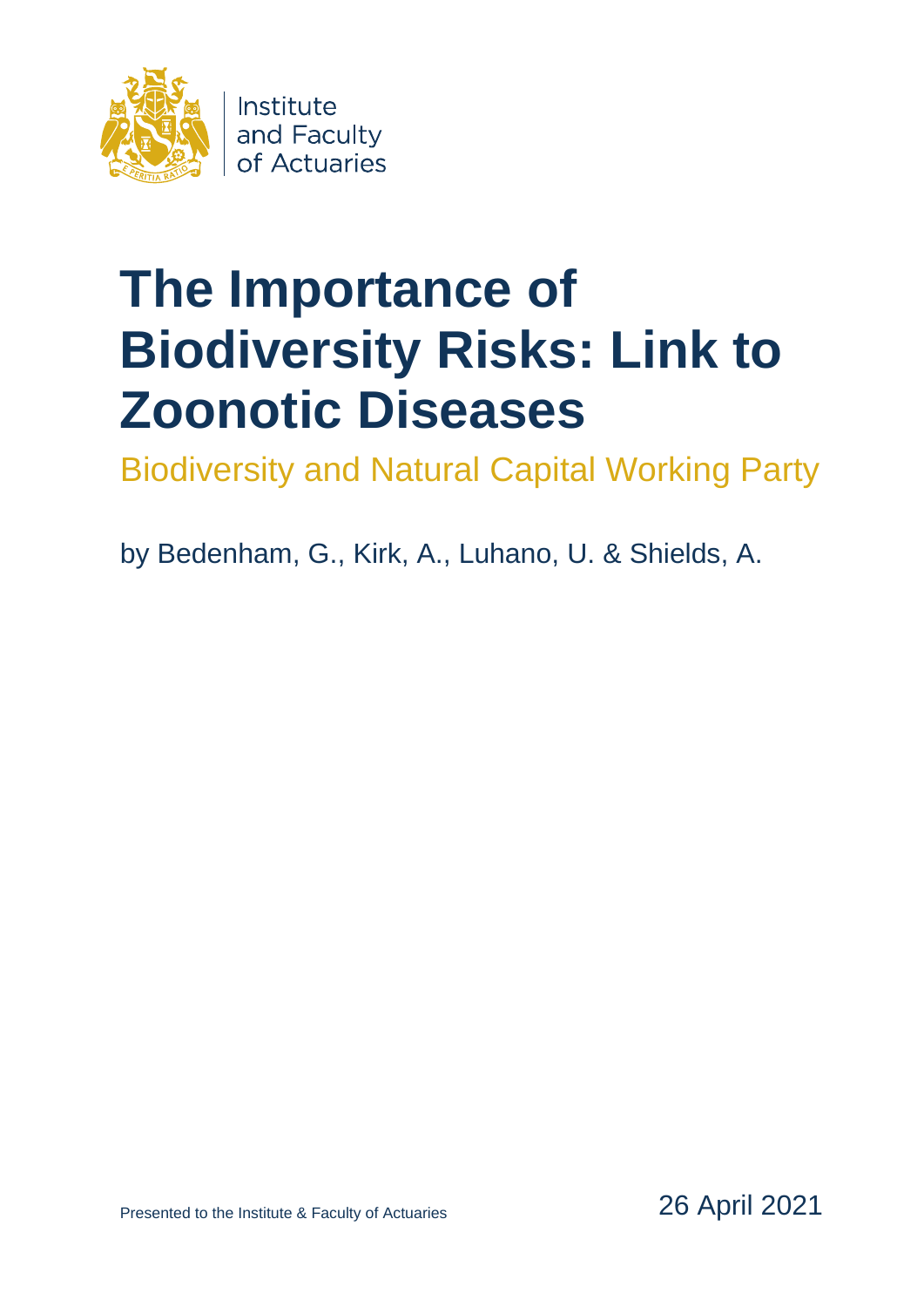**Disclaimer:** The views expressed in this publication are those of invited contributors and not necessarily those of the Institute and Faculty of Actuaries. The Institute and Faculty of Actuaries do not endorse any of the views stated, nor any claims or representations made in this publication and accept no responsibility or liability to any person for loss or damage suffered as a consequence of their placing reliance upon any view, claim or representation made in this publication. The information and expressions of opinion contained in this publication are not intended to be a comprehensive study, nor to provide actuarial advice or advice of any nature and should not be treated as a substitute for specific advice concerning individual situations. On no account may any part of this publication be reproduced without the written permission of the Institute and Faculty of Actuaries.

This paper expresses the views of the individual authors and not necessarily those of their employers. Views in the paper are those of the individual authors, but do not necessarily have full consensus of every individual.

The materials herein do not constitute any form of actuarial advice whatsoever, and those seeking advice should consult an appropriately authorised professional in respect of their bespoke requirements.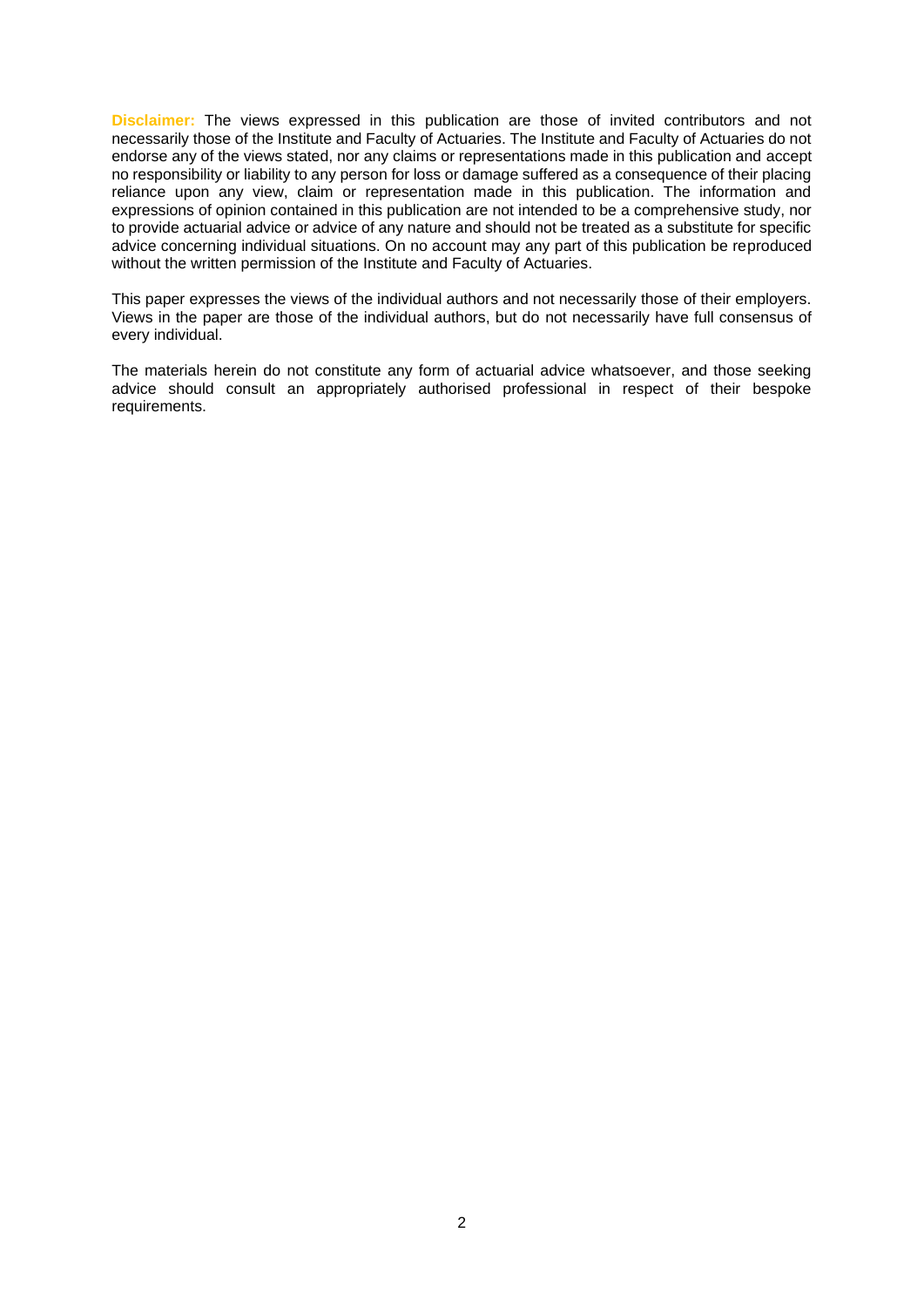# **Title**

The Importance of Biodiversity Risks: Link to Zoonotic Diseases

## **Authors**

Bedenham, G., Kirk, A., Luhano, U., & Shields, A.

# **Abstract**

This paper follows on from the initial position paper on 'The Importance of Biodiversity Risks', prepared by the Biodiversity and Natural Capital Working party, a volunteer group working under the Sustainability Board. This paper explores the link between zoonotic disease and biodiversity loss and aims to raise awareness and discussion within the actuarial community on why this should be an important consideration in risk management. This paper focuses on how zoonotic diseases emerge, how they are linked to biodiversity loss, the potential impacts in the future and progress within the financial sector. This paper forms part of a collection of papers prepared by volunteers under the Sustainability Board that focus on different elements of biodiversity risk considerations.

### **Keywords**

Biodiversity; Zoonotic disease; COVID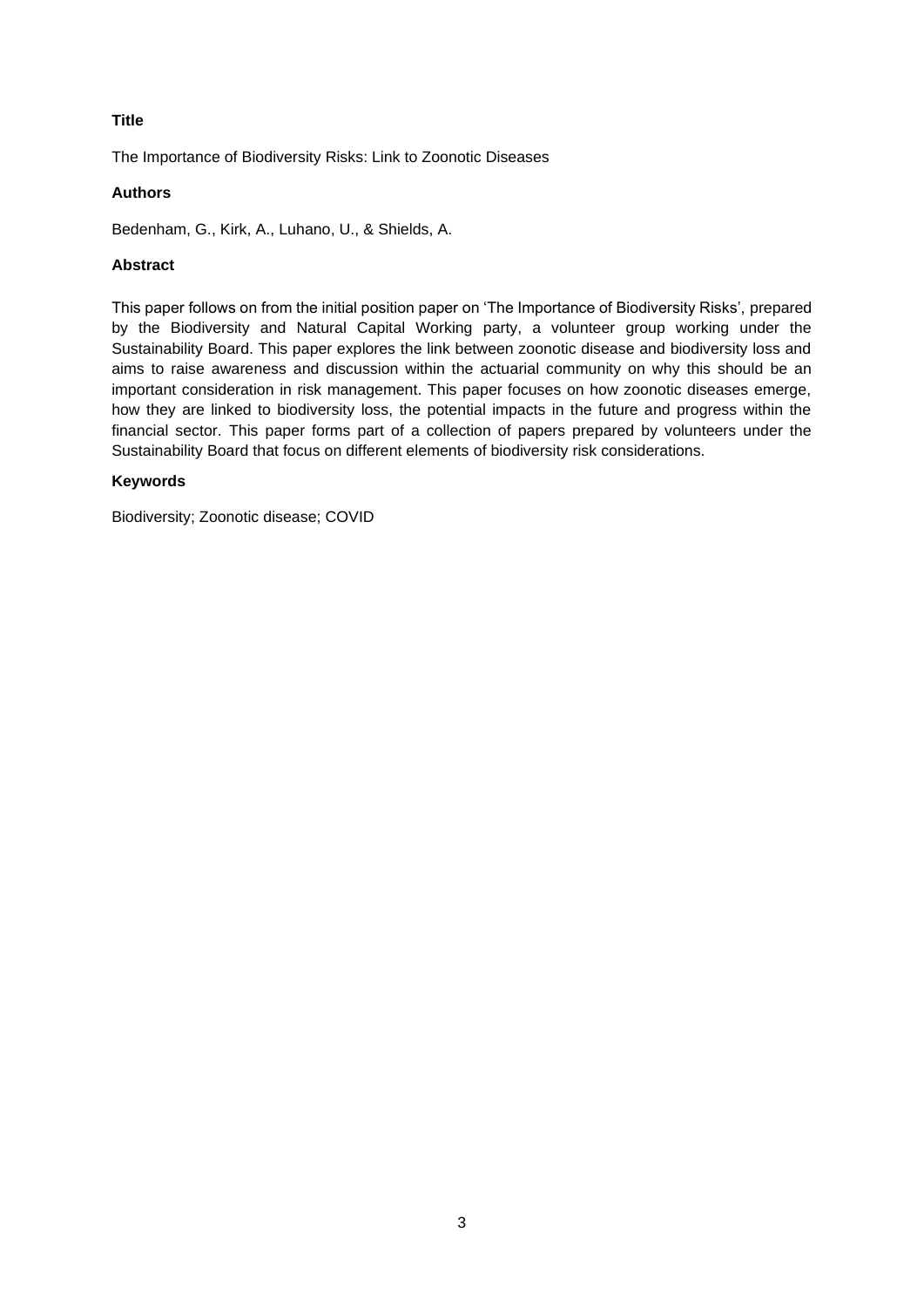# **Introduction**

Zoonotic diseases are diseases that have been transmitted to humans via animals. The acceleration of the emergence of zoonotic diseases in recent times can be attributed to a number of interrelated issues such as climate change and habitat loss, to which human activity is heavily linked.

The likelihood of future epidemics and pandemics is increased by the destruction of natural habitats, leading to increased interaction between humans and wildlife. Destruction of habitats also opens up the transport pathways from remote areas to population centres, and the combination of these two factors act together to increase the likelihood of zoonotic diseases emerging. The spread of zoonotic diseases shares the same underlying causes that drive biodiversity loss, including climate change and habitat loss. Additionally, biodiversity loss can act as a proxy indicator to measure habitat destruction and climate change.

The COVID-19 pandemic has accentuated the potentially devastating impact of zoonotic diseases on human health and the global economy. This experience therefore highlights the urgent need to understand the challenges posed by zoonotic diseases, and in particular the relevance of biodiversity in mitigating such risks in the future.

This paper seeks to present the background on zoonotic diseases, the factors driving their emergence that link to biodiversity, as well as an overview of the response of the financial sector to date. The paper then puts forward considerations for the actuarial community in understanding and managing the risks arising from the interrelated issues of zoonotic disease and biodiversity loss.

# **Background on zoonotic diseases**

Zoonotic diseases, or zoonoses, are diseases that have been transmitted from an animal source to humans. The animal population, known as a 'reservoir host', houses an infectious pathogen before then passing on to humans (Recht, 2020). This occurrence of cross-species transmission is often referred to as a 'spillover event'. Once this species barrier is crossed, the spread of the disease can evolve into human-to-human transmission in approximately half of all such cases (Woolhouse, 2012). Notable examples of recent zoonotic diseases include Human Immunodeficiency Virus (HIV), Influenza, COVID-19 and Ebola.

The emergence of a zoonotic disease is by nature unpredictable, a fact that is demonstrated by the variety of pathogenic agents, animal sources, geographical locations and drivers of emergence witnessed from recent cases. A brief overview of the history of zoonotic diseases is provided in this paper.

A pathogen's route from a reservoir host to humans is inherently convoluted, depending on numerous factors pertaining to the dynamics of the reservoir host population, human exposure to infected animals and the characteristics of the pathogen itself (Plowright, 2017). However, in spite of the apparent unlikelihood of such spillover events, emergences of infectious diseases in humans are increasing, with over 70% of these estimated to be zoonotic (Wang, 2014).

Once a new zoonotic disease emerges, the impact can be devastating. Some pathogens may contribute to substantial increases in mortality, though the effects on society can be more wide-ranging, including disruption to the economy and health services. For example, the severe acute respiratory syndrome (SARS) disease that emerged in China in 2002-2003 led to an estimated \$30-\$50bn USD economic cost despite causing illness in less than 10,000 people (Karesh, 2012).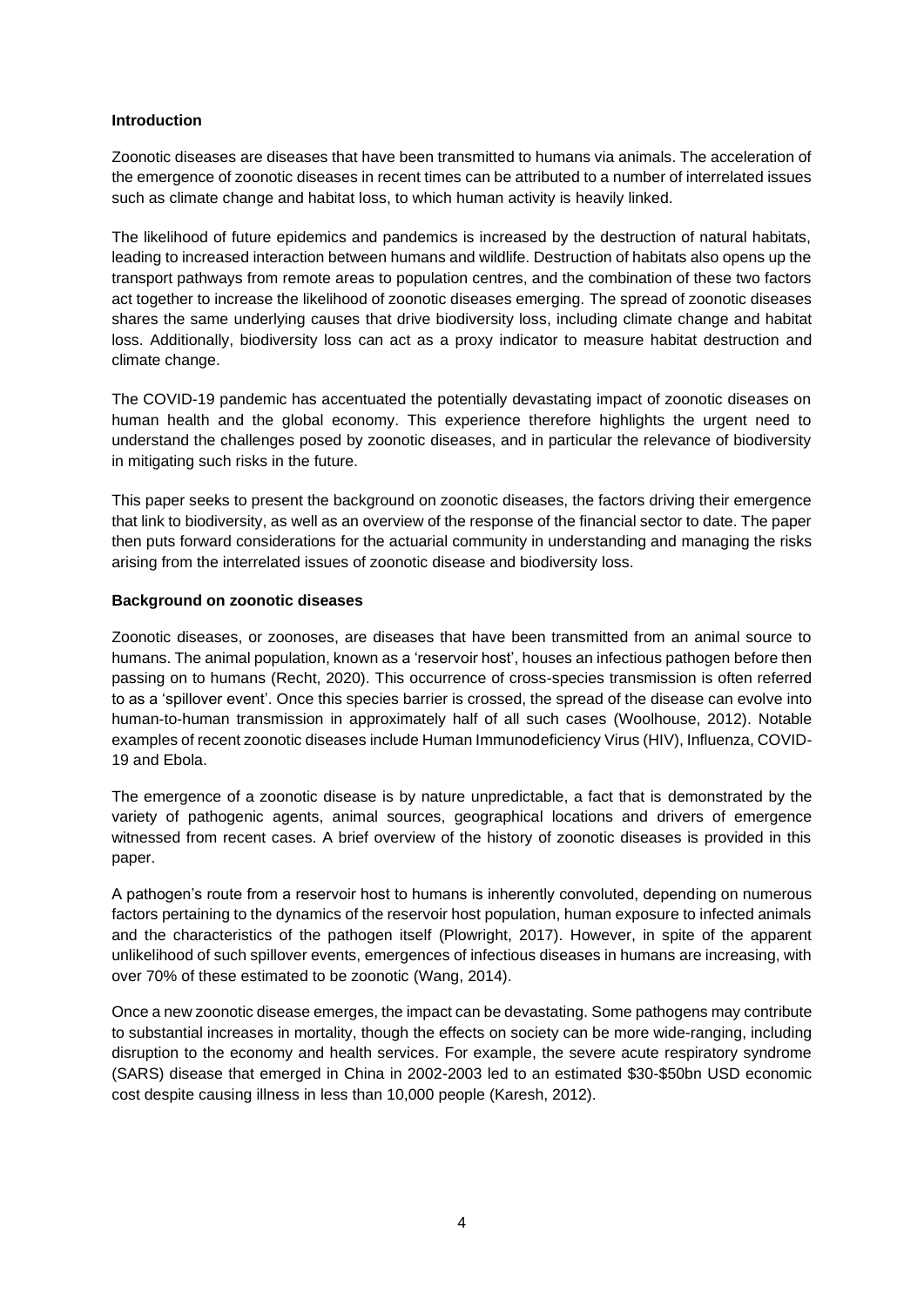## **History of zoonotic diseases**

Zoonotic diseases have occurred throughout history. The first instance of the bubonic plague (or 'Black Death'), for example, dates as far back as the  $6<sup>th</sup>$  century, before multiple resurgences spanning from the 14th century to the present 21st century (Cohn, 2008).

In the past 100 years, the emergence of zoonotic diseases has accelerated. The 2020 IPBES Workshop Report on Biodiversity and Pandemics reviewed scientific evidence which demonstrated that pandemics are becoming more frequent. They found that the risk of pandemics is increasing rapidly with more than five new diseases emerging in people every year, any one of which has the potential to spread and become pandemic (IPBES, 2020). This is being driven by a variety of factors which are discussed in more detail in the next section of this report.

The following timeline gives some indication of the zoonotic disease outbreaks that have occurred over the past century.

| "Spanish<br>Flu"  |      |                    | <b>H3N2</b><br>Influenza |      |       | <b>HIV</b><br>SARS |              |      | "Swine<br>Flu" |      |             | Covid<br>19 |  |  |
|-------------------|------|--------------------|--------------------------|------|-------|--------------------|--------------|------|----------------|------|-------------|-------------|--|--|
| 1909              | 1918 | 1937               | 1957                     | 1968 | 1976  | 1981               | 1998         | 2002 | 2007           | 2009 | 2012        | 2020        |  |  |
| Chagas<br>Disease |      | West Nile<br>Virus | <b>H2N2</b><br>Influenza |      | Ebola |                    | <b>Nipah</b> |      | Zika           |      | <b>MERS</b> |             |  |  |

[Source: Authors]

Well-known modern zoonotic diseases include HIV, Influenza, coronaviruses, Ebola, rabies, tuberculosis and yellow fever. In particular, the 1918 influenza pandemic caused by the H1N1 virus, also known as the "Spanish Flu" was responsible for at least 50 million deaths worldwide (Centers for Disease Control and Prevention, 2019).

The impact of a zoonotic disease on human health, including the symptoms caused and time taken to recover, varies and can be lethal. The West Nile virus, an air-borne virus transmitted by mosquitoes first identified in Uganda in 1937, can lead to fever, neurological disease and death (Wang, 2014). The Chagas disease, a parasitic zoonosis endemic in South America can lead to chronic disease of several body organs, including the heart, oesophagus and colon, even up to 25 years after contraction (Recht, 2020).

The extent of an outbreak and rate of transmission depends on a variety of host, pathogen, and environmental factors, including host infectiousness, host population structure and route of transmission. Mortality rates can also vary greatly depending on the disease. An extreme example of this is Nipah virus which originated in southeast Asia in 1998, closely linked to pig farming. A variant that emerged was found to have a mortality rate upwards of 75% (Gurley, 2007).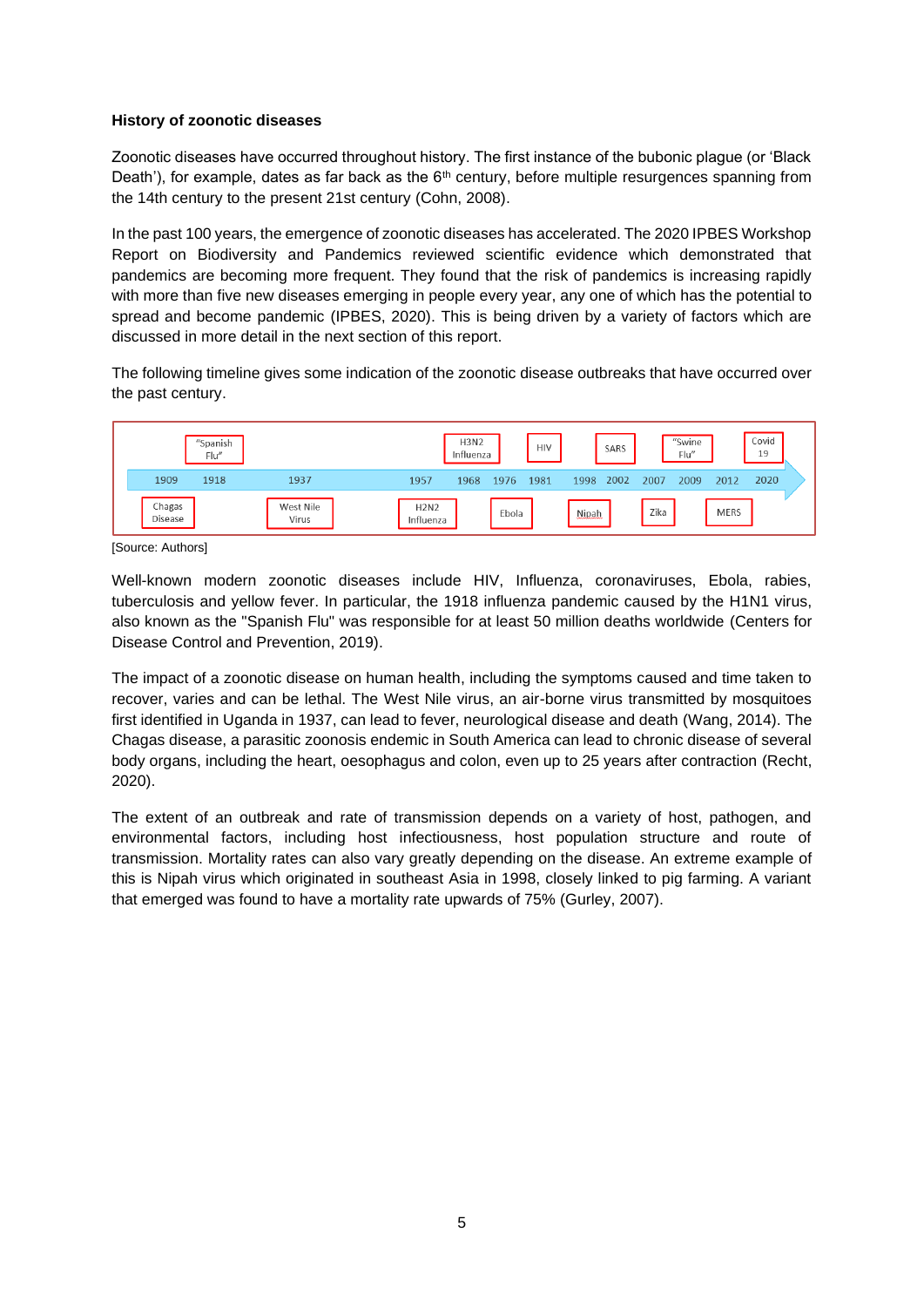### **Case study: COVID-19**

The most notable zoonotic disease of recent years is COVID-19, caused by severe acute respiratory syndrome coronavirus 2 (SARS-CoV-2). COVID-19 was first detected in Wuhan in 2019 and is widely believed to be a spillover infection from bats (Mallapaty, 2020). It has since spread quickly across the globe and was declared a pandemic by the World Health Organisation on 11th March 2020.

Although the pandemic is still ongoing, it has become one of the deadliest global pandemics in history, with over 116 million confirmed cases and 2.5 million confirmed deaths as at 7 March 2021 (World Health Organization, 2021). The estimated mortality rate is c.1% (Elsland, 2020), though this can vary significantly by sex, age, race, socioeconomic background and country. Long-term health impacts of those who have contracted the disease are as yet unknown (Centers for Disease Control and Prevention, 2020). However, there are a growing number of people with "long COVID", displaying symptoms weeks or even months after the initial infection.

Vaccination programmes are launching worldwide, with the aim of reducing mortality and curbing the rapid spread of the disease. However, the development of new strains means that the future remains uncertain (Centers for Disease Control and Prevention, 2021).

The COVID-19 pandemic has disrupted day-to-day life on an unprecedented scale. The Continuous Mortality Investigation (CMI) has estimated that COVID-19 has led to more than 100,000 excess deaths in the UK since the start of the pandemic as of March 2021 (Continuous Mortality Investigation Limited (CMI), 2021). Another repercussion is the significant human cost of social isolation and loneliness as a result of lockdown restrictions.

The impact has also been felt across the global economy, amounting to \$11.5 trillion of monetary and fiscal support needed (International Monetary Fund, 2020), and has led to COVID-19 being described as the "biggest international challenge since the Second World War" by the UN Secretary-General (United Nations, 2020). In the UK, GDP declined by c.9% over 2020, which was more than twice the next largest fall of 4% in 2009, and was driven by the impact to the services sector ( Office for National Statistics, 2020).

# **Causes of zoonotic diseases**

The rise in spillover events can be attributed to a variety of causes. Chief amongst these are climate change, habitat loss, animal agriculture and industrial farming, wildlife trade and exploitation of natural resources (Karesh, 2012). Human activity therefore emerges as an underlying theme in the rise in the incidences of zoonotic diseases (IPBES, 2020).

Moreover, these drivers are inextricably linked. For example, climate change and habitat loss can force or facilitate the migration of animal populations, facilitating the spread of any foreign diseases (Wang, 2014). An example of this is the predicted spread of the Zika virus caused by migration of populations of mosquitoes, facilitated by rising temperatures in other regions of the world (Tesla, 2018).

Other practices that result in dense populations of animals living in compact spaces – such as animal agriculture and wildlife trade – also increase the chances of a spillover event (Bloomfield, 2020). Almost half of the zoonotic diseases that have emerged since 1940 have resulted from change in land use, changes in agriculture and food production practices, or from wildlife hunting (Keesing, 2010). For example, a number of viruses in Australia are believed to be spread from bats after having been displaced from their habitats after deforestation and agricultural expansion and therefore coming into closer contact with livestock and humans (Jones, 2013).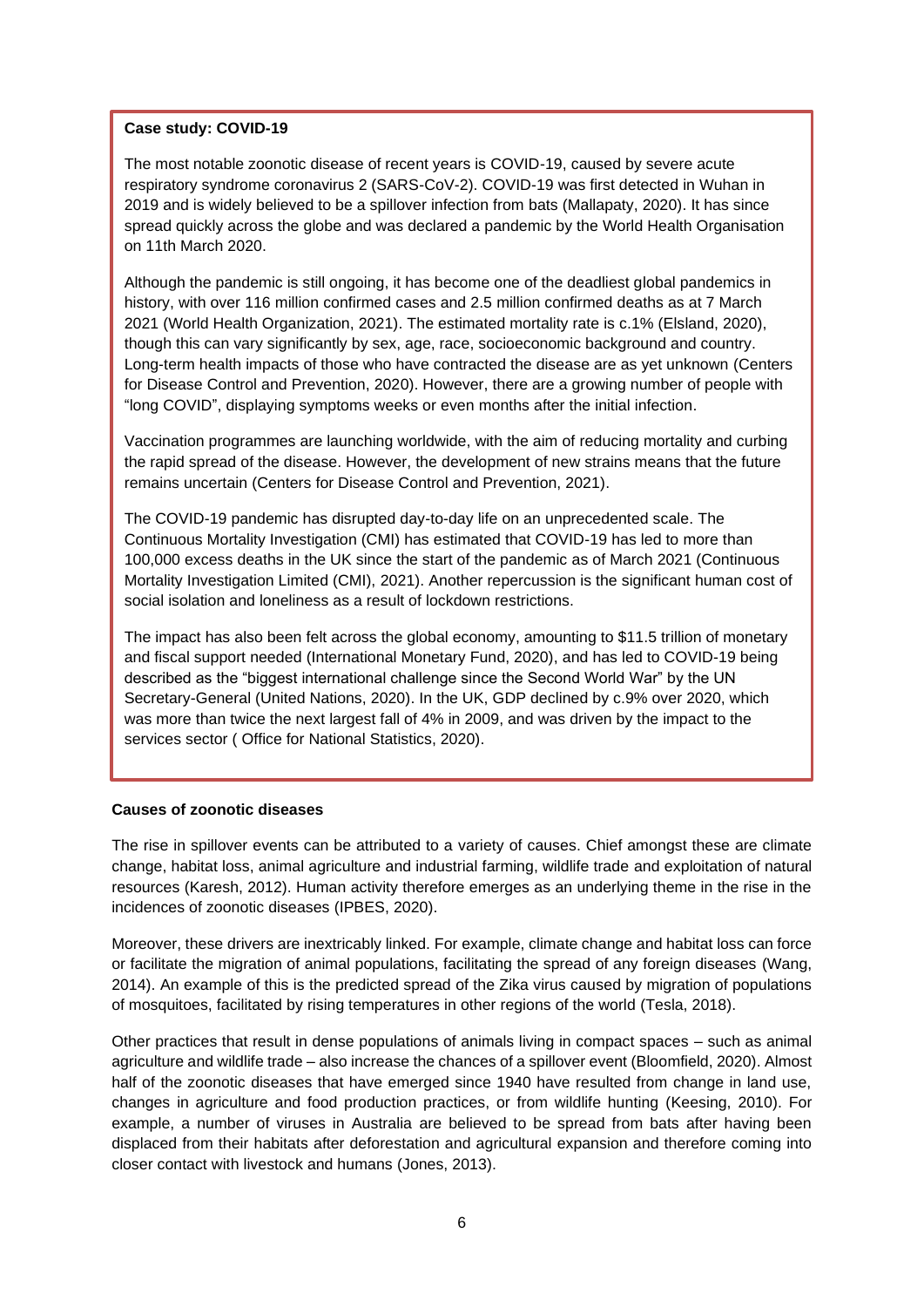Land use change is a globally significant driver of pandemics and caused the emergence of more than 30% of new diseases reported since 1960 (IPBES, 2020). Human health considerations are largely unaccounted for in land-use planning decisions (IPBES, 2020). Together with climate change, these are two of the most important direct drivers of biodiversity loss and are projected to cause significant future threats to biodiversity and continue driving the emergence of infectious diseases (IPBES, 2020).

Furthermore, antimicrobial drug resistance, stated by the World Health Organisation to be one of the most urgent threats to human health (World Health Organisation, 2020) is another phenomenon interlinked with the aforementioned risk factors. Intensive livestock farming commonly leads to the administering of antimicrobials to animals: in the United States, an estimated 80% of all antibiotics sold are used in animal agriculture (an estimated 70% of which are important for human medicine) (Martin, 2015). Animal agriculture, and its involvement in potential antimicrobial drug resistance, is therefore posited to aid the evolution of zoonotic pathogens (Jones, 2013).

It is worth considering the relationship between the risks associated with biodiversity loss and the emergence of zoonotic diseases further, as summarised in the following diagram.



[Source: Authors]

In particular, the drivers of the zoonotic diseases are the same drivers causing biodiversity loss (IPBES, 2020). These wider underlying causes, including climate change and habitat loss, also exhibit a circular relationship whereby they aggravate each other, inevitably exacerbating the circumstances. As discussed previously, these ecological changes are largely underpinned by human activity (IPBES, 2020).

Biodiversity also arguably plays a more direct role in the transmission of zoonotic diseases. Greater biodiversity of species can potentially reduce the transmission of disease as there are several species the disease has to pass through to reach humans. This is known as the "dilution effect," which makes it more difficult for a single pathogen to spread rapidly or to dominate. However, a scientific consensus has not been reached on this interrelation (Rohr, 2020).

# **Future outlook**

As established earlier in this paper, the likelihood of future epidemics and pandemics is increased by the destruction of natural habitats, leading to increased interaction between humans and wildlife.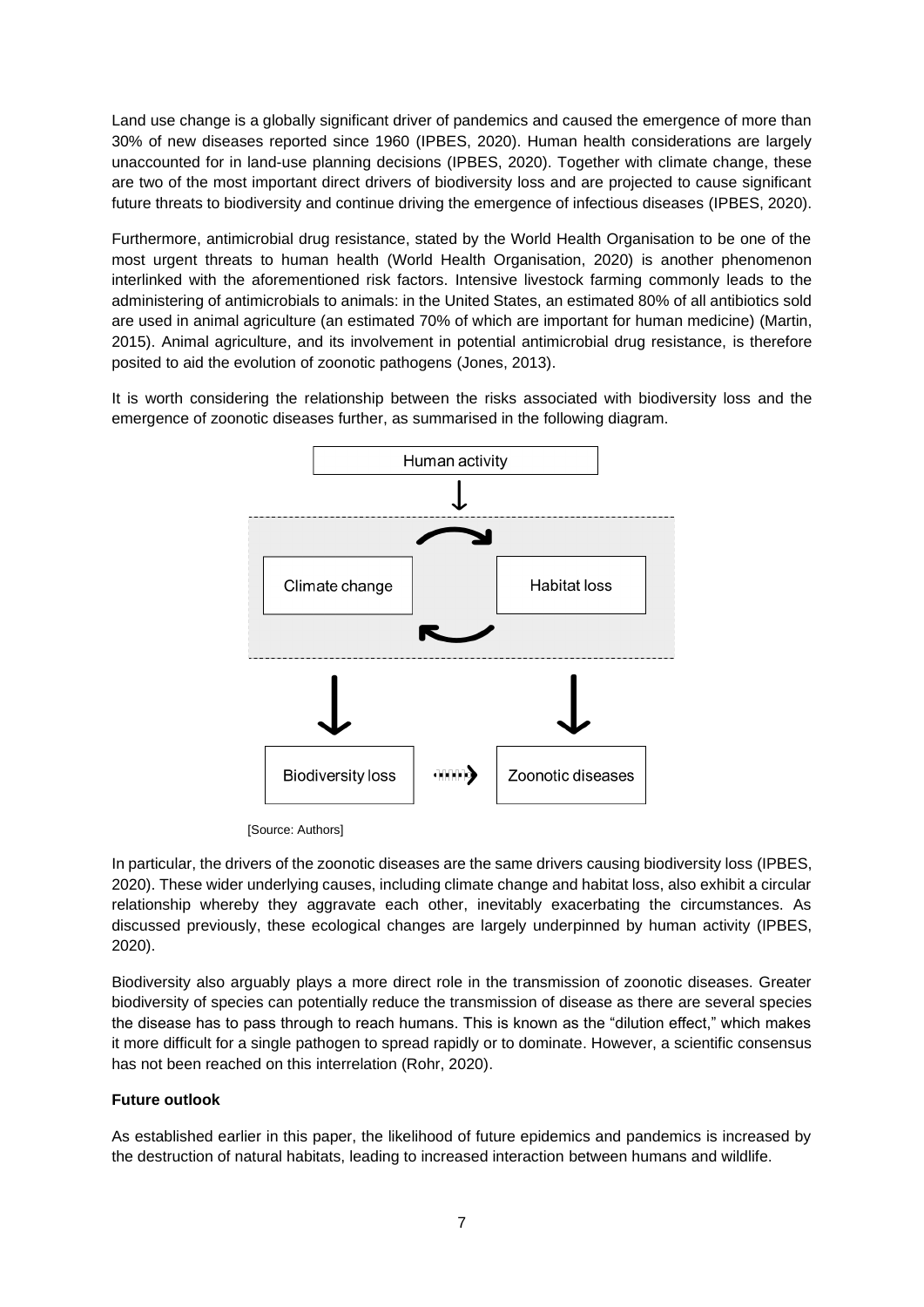The risk of pandemics is increasing rapidly, with more than five new diseases emerging in people every year, any one of which has the potential to spread and become a pandemic (IPBES, 2020).

This is coupled with a rising demand for meat, particularly in developed countries and emerging economies leading to an unsustainable global system of intensive production that threatens biodiversity (IPBES, 2020).

In November 2020, a new initiative involving 20 of the world's leading conservation organisations was launched. The Wildlife Conservation 20's (WC20) declaration states that, against the backdrop of the COVID-19 pandemic, building a sustainable relationship between human consumption and wildlife conservation has become crucial and provides recommendations to the G20 leaders (Wildlife Conservation 20 (WC20), 2020).

Research on zoonotic disease transmission indicates that in order to identify patterns of infectious disease outbreaks, it is crucial that human and non-human-primate contact events are recorded, monitored and analysed in greater detail. Furthermore, collecting spatially explicit data on land use and human behaviour is important for prediction of physical interactions between humans and nonhuman primates given the rapidly changing landscapes across the globe (Bloomfield, 2020).

In addition, a coalition of leading health and environmental organisations has formed with a goal of preventing pandemics at the point of spillover. Their proposed solution is to coordinate dialogue between different sectors through a three-pronged strategy: a Scientific Taskforce (focused on research), a Global Action Fund for Pandemic Prevention (to drive on the ground prevention efforts) and Global and Local Public Awareness Campaigns (Preventing Pandemics At The Source, n.d.).

It is crucial that we understand and acknowledge that global cooperation and greater understanding of how these issues are interlinked is needed in order to effectively combat the threat of zoonotic diseases as nature is not bound by geographical or political borders.

# **Industry progress**

The COVID-19 pandemic has highlighted the intertwining nature of zoonotic diseases, habitat loss and the global economy. The hope is that the financial industry will emerge from the pandemic with a greater understanding and awareness of these risks and that systems will be in place to handle the impacts of future pandemics. Indeed, there have been calls for a financial system where economic activity that increases our natural assets is monetised and incentivised appropriately and where, conversely, depreciation in natural assets is also reflected within our growth and development metrics. In 2019, the world's largest banks invested more than \$2.6 trillion in primary drivers of biodiversity destruction. On average, each of the 50 banks included in the research were linked to finance with biodiversity risk to the tune of \$52 billion each. This ranges from more than \$210 billion for the largest investor to \$1.3 billion for the smallest (Portfolio Earth, 2020).

In 2019, the UK Chancellor of the Exchequer commissioned an independent global review on the economics of biodiversity led by Professor Sir Partha Dasgupta. The Dasgupta review establishes the relationship between global economics and biodiversity and details how human actions and inaction in certain areas is leading to a global environmental crisis with loss of biodiversity as one of the key impacts (Dasgupta, 2021).

The Dasgupta review identifies that the solution to integrating biodiversity into global economics is to understand that biodiversity and economic growth are intertwined. Most economic models identify that nature has scarce resources to offer whereby technology and innovation can help overcome this issue. The review suggests that a rethink of economic valuations is required; in particular GDP should not be considered as the key economic indicator of a nation's wealth, given it accounts only for the gross output which is often achieved by depreciation of natural resources. We should instead create new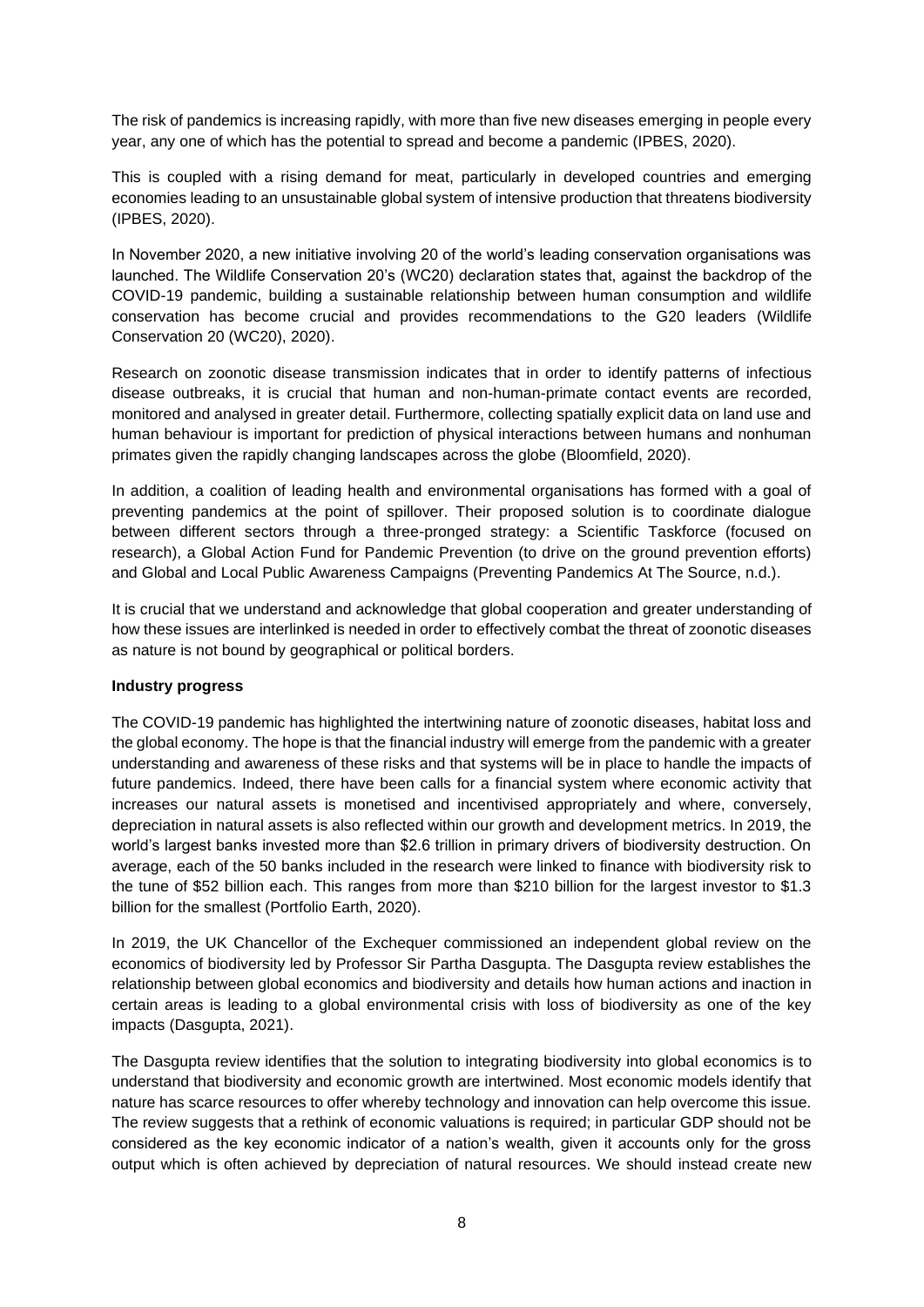metrics to measure our economic growth which factor in our natural resources such as biodiversity and forestation levels (Dasgupta, 2021).

In doing so, natural resources and issues that cause their depreciation, e.g. habitat destruction, will be quantified within economic models thus potentially helping move economies towards an environmentally conscious measure of a nation's wealth and this could eventually help reverse the trend of biodiversity loss and therefore potentially decrease the prevalence of zoonotic diseases.

An increased effort and investment are needed to save Protected Areas. Protected Areas are areas defined by the International Union for Conservation of Nature (IUCN) as a geographical space recognised, dedicated and managed, through legal or other effective means, to achieve the long-term conservation of nature with associated ecosystem services and cultural values (International Union for Conservation of Nature, n.d.). The Dasgupta review notes that to protect 30% of the world's land and ocean under these areas would require an annual investment of US\$140 billion equivalent to only 0.16% of global GDP and less than one-third of the global government subsidies currently supporting activities that destroy nature. This will have a significant impact on improving not only the ecosystems but also limiting global social health catastrophes. Indeed, Dobson et al. (2020) have estimated that the associated costs of monitoring and preventing zoonotic disease spillover over a 10-year period represents just 2% of the estimated costs of COVID-19 (Dasgupta, 2021).

# **Considerations for actuaries**

This paper has shown that loss of biodiversity rich habitat can lead to an increase in zoonotic diseases that pose long-term risks to the health of humanity and the global economy. Given the long-term and uncertain nature of these risks, it will be important for actuaries to build a level of understanding of the potential impacts and interconnectedness of systems in order to carry out their duties.

In many ways, this is a natural extension to the approach taken to measuring and managing climate risks faced by the financial services sector. The industry is already making progress in developing this extension: the Task Force on Nature-related Financial Disclosures is planned for early testing in 2022 which will aim to develop a framework similar to the Task Force on Climate-related Financial Disclosures. It will therefore be important for actuaries to keep pace with these developments.

Areas of actuarial work that could be impacted by both biodiversity risks and zoonotic disease include:

- Underwriting and pricing
- Mortality and morbidity
- Risk Modelling
- Research & Development
- Developing risk management frameworks
- **ESG Investing and asset management**
- Governance & Disclosure
- Product development
- **Education**

Some firms have already started to make progress in these areas. AXA XL released a commitment to the new 'Finance for biodiversity' pledge which promotes financial-sector-wide collaboration and engagement on assessing biodiversity impact and promoting enhanced disclosure by 2024 (University of Cambridge Institute for Sustainability Leadership and Deloitte (CISL), 2021). Swiss Re has developed a Biodiversity and Ecosystem Services (BES) Index to support the insurance industry in assessing and understanding the economic risks of deteriorating biodiversity and ecosystems within both underwriting and asset management (University of Cambridge Institute for Sustainability Leadership and Deloitte (CISL), 2021). The index also includes data for habitat intactness, one of the key drivers of future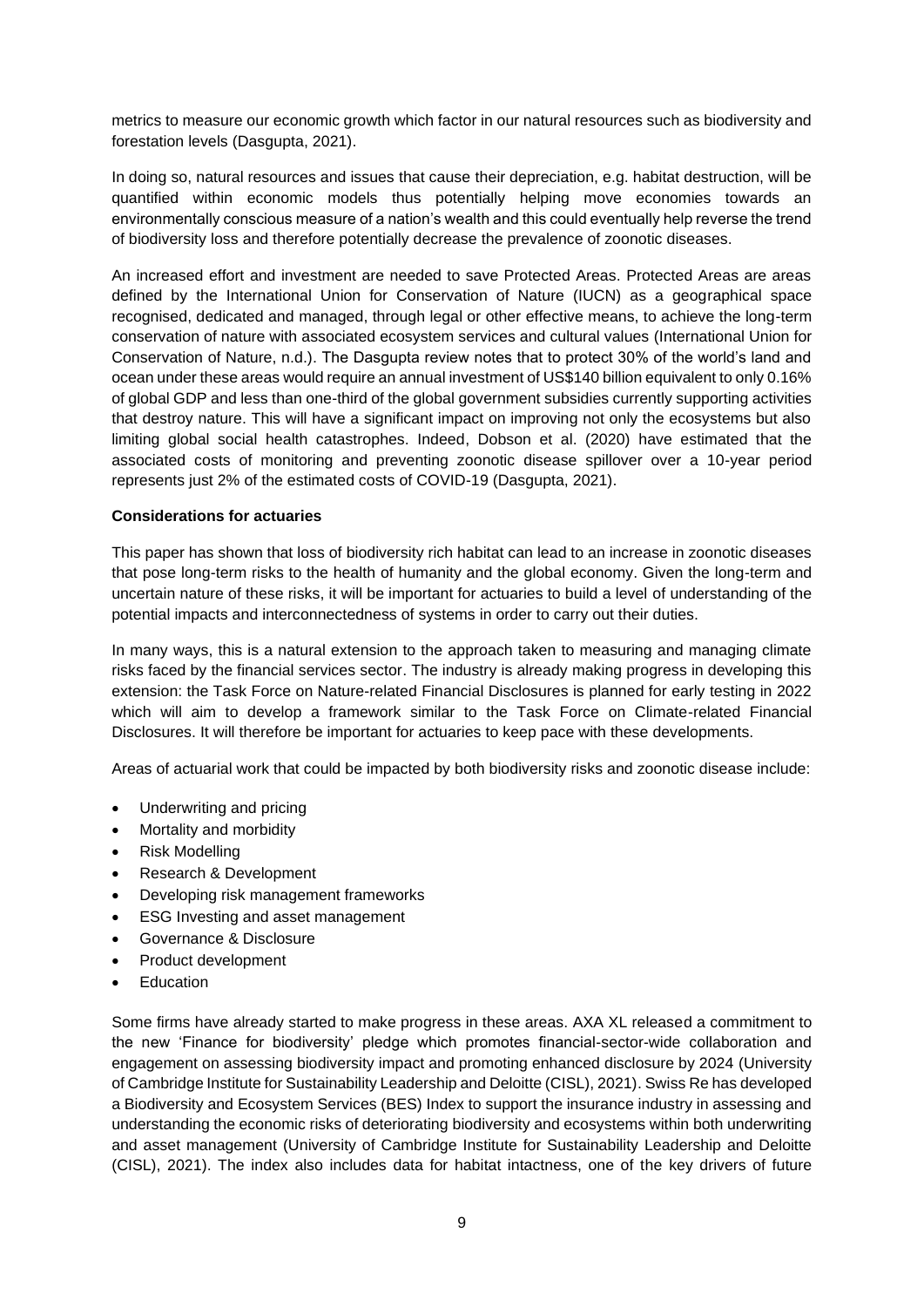pandemic risk. Actuaries are well-placed to support firms and the wider industry in making further progress in this area.

In understanding these complex risks, it will be important for actuaries to take consideration of the wider picture. As well as the Biodiversity and Natural Capital working party, the Resource and Environment "R&E2: What are the consequences of ignoring the boundary between the environment and humanity" workstream are also considering the impacts to public health due to loss of biodiversity amongst other factors. They have reviewed some useful case studies which delve into the detail on the cyclical relationships between humanity and the environment. This report is due to be published shortly and will be a useful resource to be used alongside this paper.

As risk management experts, actuaries can lead the way in promoting understanding of the risks associated with both biodiversity loss and zoonotic disease. Indeed, the work of the COVID-19 Actuaries Response Group and the Institute and Faculty of Actuaries' COVID-19 Action Taskforce workstreams showcases the importance of bringing together the actuarial community to educate and inform others.

Furthermore, actuaries can inform and influence public debate by engaging with financial regulators and appropriate agencies to ensure a fairness that not only supports the growth of financial institutions but is achieved in tandem with global environmental conservation so that these risks are no longer intergenerational.

# **Conclusions**

This think piece has highlighted the importance of understanding the links between zoonotic disease, habitat loss and biodiversity loss. The long-term impacts of zoonotic diseases on the economy and human health have been catastrophic and far-reaching. Moreover, the future outlook indicates that on our current trajectory, and as biodiversity loss increases, zoonotic diseases will only continue to increase, causing further disruption globally.

The recent COVID-19 pandemic has highlighted the threat of mistreating the natural world. It should therefore provide a call to action for a collaborative effort to combat such incidences from recurring in the future. While there is progress through the work of conservation organisations and the increase in education across the financial system, an important next step would come in the redesign of economic frameworks.

Actuaries can play a crucial role in providing meaningful insight on the impacts of future disease emergence and are well-placed to support a transition to a financial system that accounts for naturerelated risks. We would recommend that actuaries consider the implications of this paper, and the wider set of papers on biodiversity issues that this paper is part of, for their work. In addition, we believe actuaries should promote understanding of these risks and relationships throughout the actuarial industry to inform and educate others and contribute to and inform public debate on recovery following the COVID-19 pandemic, including preparedness for future pandemics.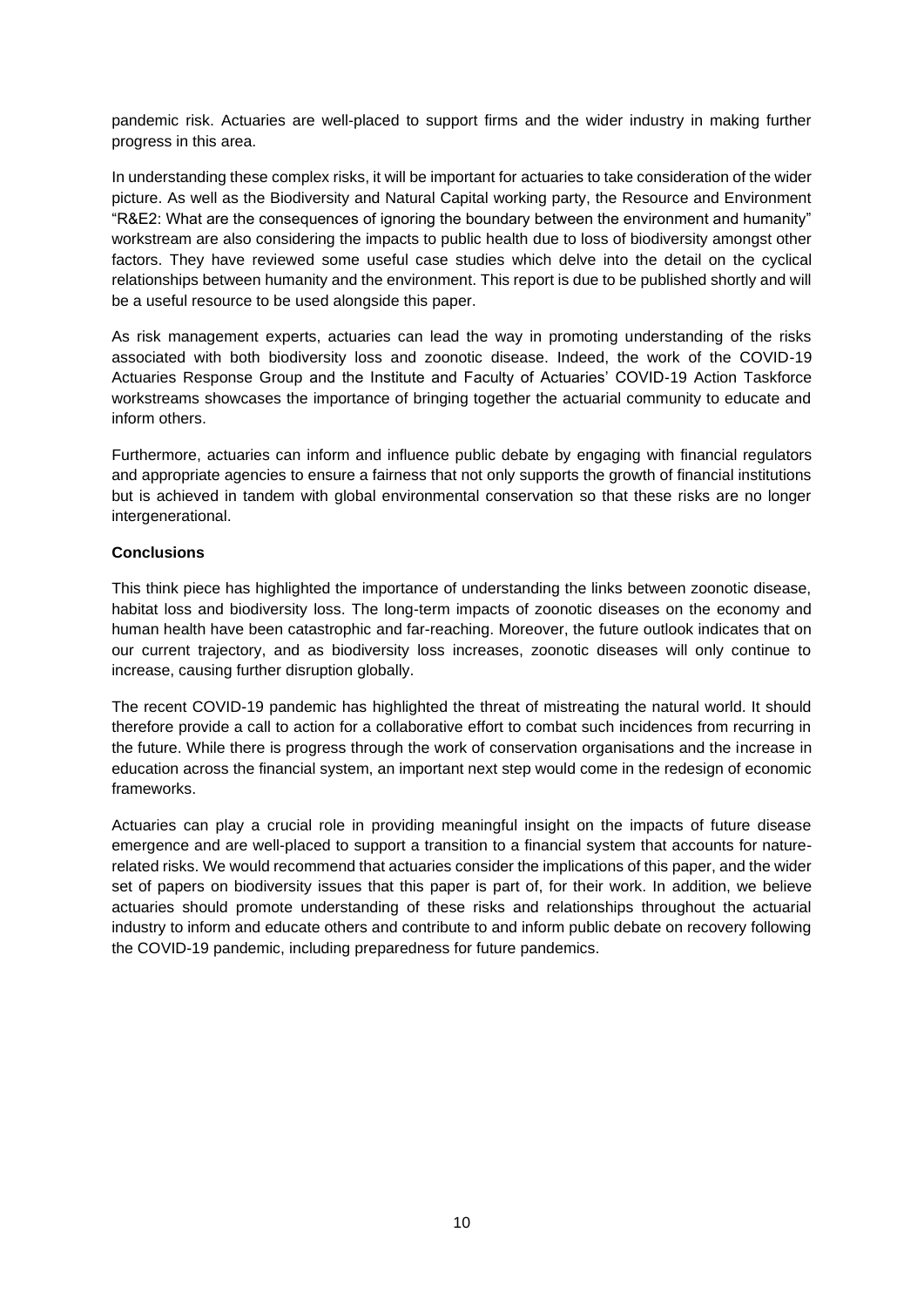#### **Acknowledgements**

The authors would like to thank Nicola Oliver and Lucy Saye for their suggestions and help in reviewing the content of this paper. The authors would also like to thank the "Resource and Environment R&E2: What are the consequences of ignoring the boundary between the environment and humanity" workstream for sharing their research on zoonotic diseases. The authors would like to thank the anonymous reviewers who helped improve this paper.

### **References**

Bloomfield, L. M. (2020). Habitat fragmentation, livelihood behaviors, and contact between people and nonhuman primates in Africa. *Landscape Ecol, 35*, 985–1000.

Centers for Disease Control and Prevention. (2019). *Influenza (Flu): 1918 Pandemic*. Retrieved March 2020, from https://www.cdc.gov/flu/pandemic-resources/1918-pandemic-h1n1.html

Centers for Disease Control and Prevention. (2020). *Long-Term Effects*. Retrieved March 2021, from https://www.cdc.gov/coronavirus/2019-ncov/long-term-effects.html

Centers for Disease Control and Prevention. (2021). *About Variants*. Retrieved March 2021, from https://www.cdc.gov/coronavirus/2019-ncov/transmission/variant.html

Cohn, S. K. (2008). Epidemiology of the Black Death and Successive Waves of Plague. *Med Hist Suppl.*(27), 74-100.

Continuous Mortality Investigation Limited (CMI). (2021, March). *Mortality monitor – COVID-19 update – week 8 of 2021.* Retrieved March 2021, from

https://www.actuaries.org.uk/system/files/field/document/Mortality-monitor-Week-08-2021-v01-2021- 03-09.pdf

Dasgupta, P. (2021). *The Economics of Biodiversity: The Dasgupta Review.* London: HM Treasury.

Elsland, D. S. (2020). *COVID-19 deaths: Infection fatality ratio is about 1% says new report*. Retrieved March 2021, from https://www.imperial.ac.uk/news/207273/covid-19-deaths-infection-fatality-ratioabout/

Gurley, E. M. (2007). Person-to-person transmission of Nipah virus in a Bangladeshi community. *Emerg Infect Dis, 13*(7), 1031-7.

International Monetary Fund. (2020). *A Crisis Like No Other*. Retrieved March 2021, from https://www.imf.org/external/pubs/ft/ar/2020/eng/spotlight/covid-19/

International Union for Conservation of Nature. (n.d.). *About: Protected Areas*. Retrieved March 2021, from https://www.iucn.org/theme/protected-areas/about

IPBES. (2020). *IPBES (2020) Workshop Report on Biodiversity and Pandemics of the Intergovernmental Platform on Biodiversity and Ecosystem Services.* Bonn, Germany: IPBES secretariat.

Jones, B. G. (2013). Zoonosis emergence linked to agricultural intensification and environmental change. *PNAS, 110*(21), 8399-8404.

Karesh, W. D.-S. (2012). Ecology of zoonoses: natural and unnatural histories. *Lancet, 380*, 1936-45.

Keesing, F. B. (2010, December 1). Impacts of biodiversity on the emergence and transmission of infectious diseases. *Nature, 468*, 647-652. Retrieved from https://doi.org/10.1038/nature09575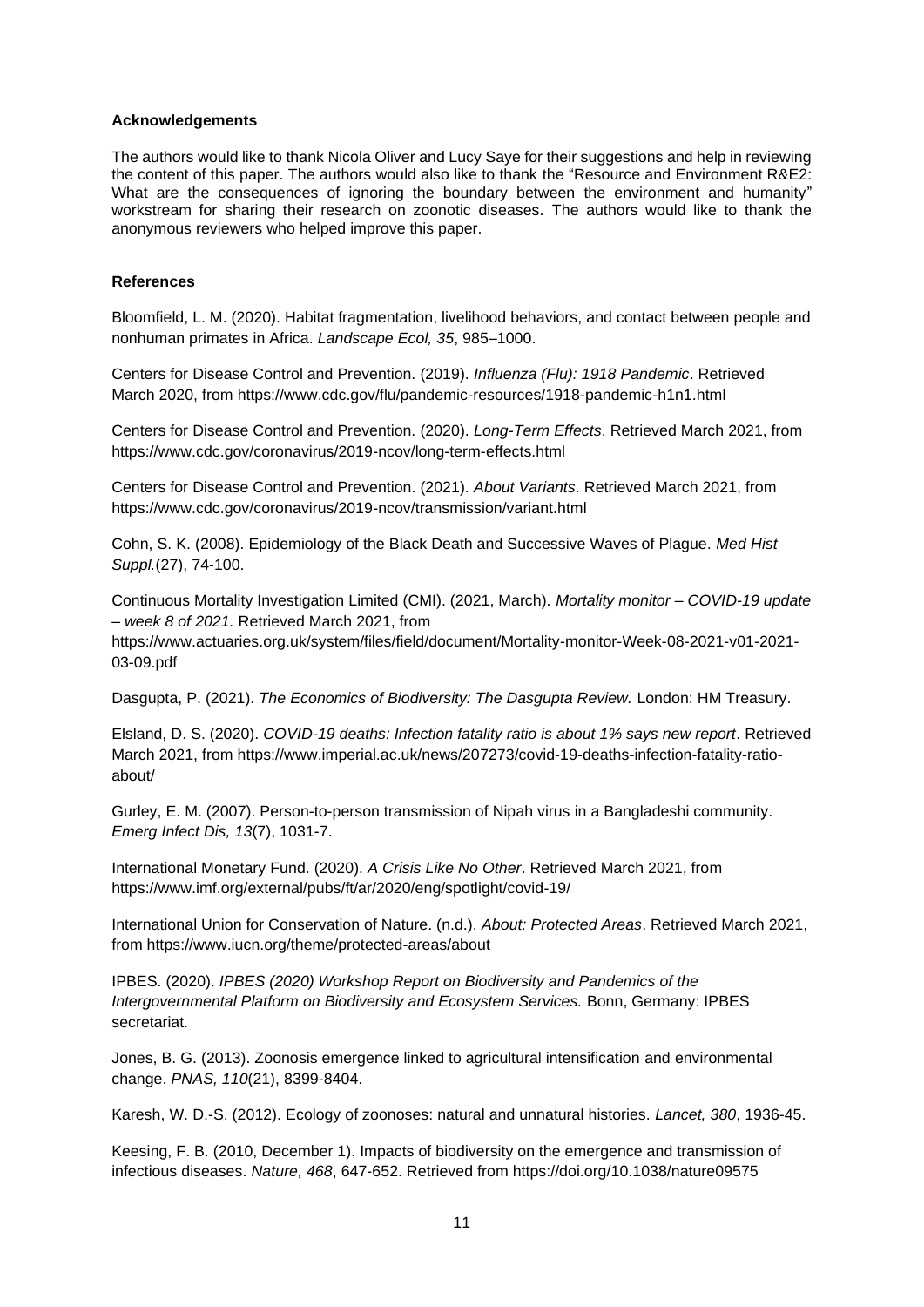Mallapaty, S. (2020, November 11). Where did COVID come from? WHO investigation begins but faces challenges. *Nature*, pp. 341-342.

Martin, M. T. (2015). Antibiotics Overuse in Animal Agriculture: A Call to Action for Health Care Providers. *Am J Public Health.*, 2409–2410.

Office for National Statistics. (2020). *Coronavirus and the impact on output in the UK economy: December 2020*. Retrieved March 2021, from

https://www.ons.gov.uk/economy/grossdomesticproductgdp/articles/coronavirusandtheimpactonoutpu tintheukeconomy/december2020#:~:text=6.-

,The%20UK%20economy%20during%20the%20coronavirus%20(COVID%2D19)%20pandemic,decli ned%20by%209.9%25%20in%202020.&text=GDP%2

Plowright, R. P. (2017, May 30). Pathways to zoonotic spillover. *Nat Rev Microbiol, 15*, 502-510. Retrieved from https://www.nature.com/articles/nrmicro.2017.45

Portfolio Earth. (2020). *Bankrolling Extinction.*

Preventing Pandemics At The Source. (n.d.). *The Solution: Preventing Pandemics At The Source*. Retrieved March 2021, from https://www.preventingfuturepandemics.org/the-solution

Recht, J. S.-V. (2020). *Host Diversity and Origin of Zoonoses: The Ancient and the New.* Zurich: Zurich Open Repository and Archive. Retrieved March 2021, from https://www.zora.uzh.ch/id/eprint/190634/1/animals-10-01672.pdf

Rohr, J. C. (2020). Towards common ground in the biodiversity–disease debate. *Nat Ecol Evol, 4*, 24– 33.

Tesla, B. D. (2018). Temperature drives Zika virus transmission: evidence from empirical and mathematical models. *Proceedings of the Royal Society B*.

United Nations. (2020, April 23). *Secretary-General: Statements and Messages.* Retrieved March 2021, from https://www.un.org/press/en/2020/sgsm20058.doc.htm

University of Cambridge Institute for Sustainability Leadership and Deloitte (CISL). (2021). *The ClimateWise Principles Independent Review 2020.* University of Cambridge Institute for Sustainability Leadership (CISL).

Wang, L. C. (2014). Emerging zoonotic viral diseases. *Scientific and Technical Review of the Office International des Epizooties (Paris), 33*(2), 569-581.

Wildlife Conservation 20 (WC20). (2020). *WC20 Declaration: Prioritising nature, health and people in an effective and equitable COVID-19 recovery and response.*

Woolhouse, M. S.-T. (2012). Human viruses: discovery and emergence. *Philisophical Transactions of the Royal Society B*.

World Health Organisation. (2020, July 31). Retrieved from https://www.who.int/news-room/factsheets/detail/antibiotic-resistance

World Health Organization. (2021). *Weekly epidemiological update - 9 March 2021*. Retrieved March 2021, from https://www.who.int/publications/m/item/weekly-epidemiological-update---10-march-2021